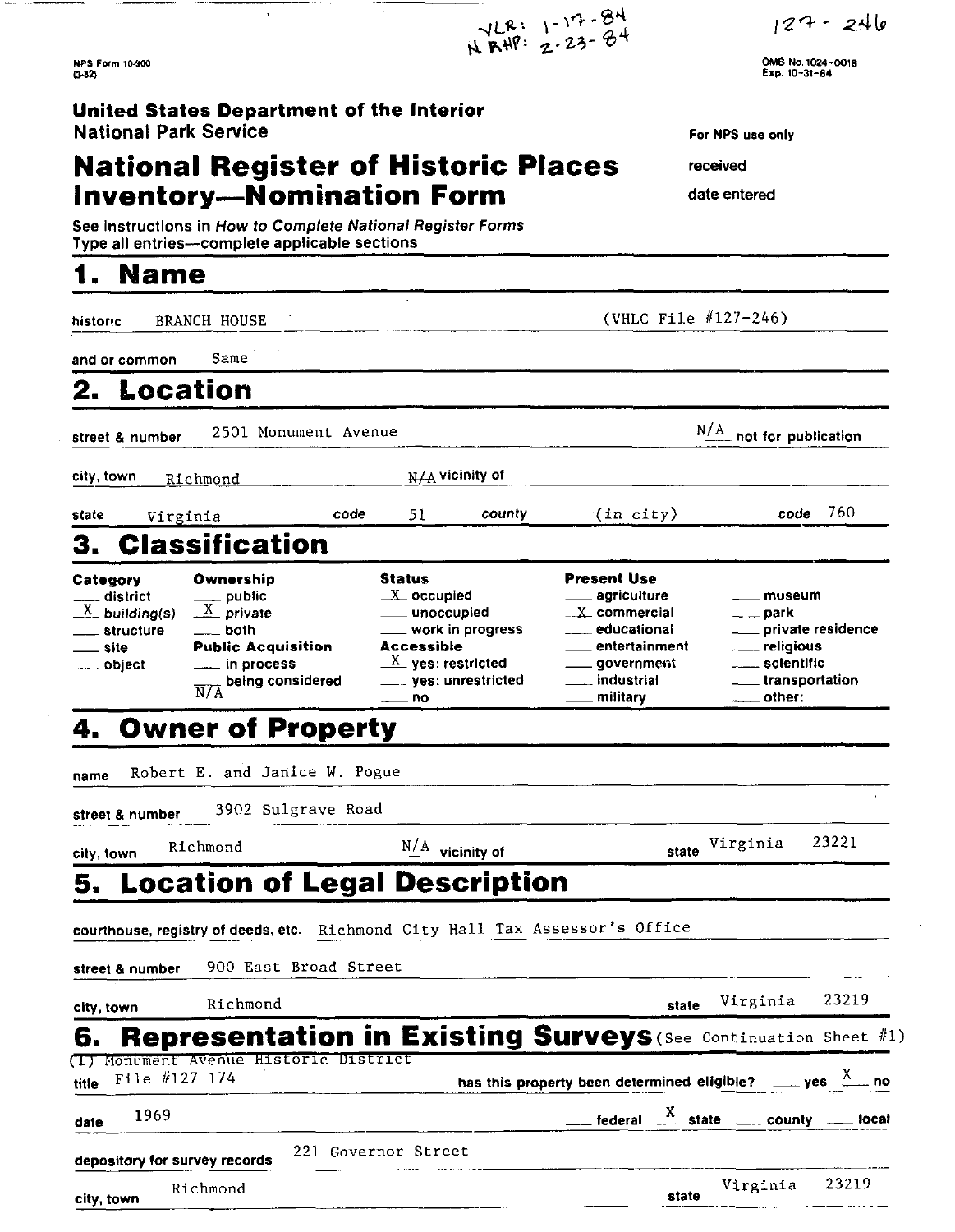# **7. Description**

|                                                         | <i>I</i> . Description                                           |                                                       |                                                                  |                  |
|---------------------------------------------------------|------------------------------------------------------------------|-------------------------------------------------------|------------------------------------------------------------------|------------------|
| Condition<br>$\_$ $X$ excellent<br>____ good<br>── fair | <sub>__</sub> _ deteriorated<br>$\equiv$ ruins<br>____ unexposed | <b>Check one</b><br><b>X</b> unaltered<br>___ altered | <b>Check one</b><br>$\mathbf{X}$ original site<br>$\equiv$ moved | date $\_\!\_N/A$ |

**Describe the present and original (if known) physical appearance** 

#### SUMMARY DESCRIPTION

-

The Branch House at 2501 Monument Avenue is situated on the southeast corner of Monument Avenue and Davis Street in the Fan District of Richmond. It is a residence of immense size, with twenty-eight major rooms. The building comprises over 4000 square feet and was completed in 1919 at a cost of approximately \$160,000. Built in the Tudor/Jacobean Revival style and surrounded by a brick wall, the house presents an imposing ill-foot long facade which looms eighty-four feet above Monument Avenue. It is roughly H-shaped in plan with each wing approximately 103 feet deep. Ostensibly three stories in height, the building actually has eleven separate levels inside. The structure consists of English bond load bearing brick walls with a one waylmetal pan and concrete floor system. The slate roof is supported by wooden rafters. Window frames, door frames, fireplaces, and exterior moldings and decorations are articulated through the use of distressed and patinized briarcliff sandstone. All casements are leaded and stained-glass window lights are interspersed throughout the fenestration.

#### ARCHITECTURAL ANALYSIS

The main (north) facade consists of two projecting gabled wings flanking a recessed central portion that is three bays in length. Appended to the eastern wing is a buttressed and crenellated entry tower with Tudor-arched portico topped by a label mold. This entry way is based on the entry to Compton Wynyates, the 16th-century Warwickshire home of the favorite of Henry VIII, Sir William Compton. This portico was also reproduced in Garner and Stratton's Tudor Domestic Architecture, a widely read guide to the style (see plates 31-36). Above the entry way projects a double-height oriel window with Tudor-arched casements whose spandrels are decorated with Gothic tracery and heraldic symbols relevant to Branch family history. A strong string course above the window head separates the window areas from the crenellated tower parapet. Behind the tower rises the gable end of the east wing whose brick end wall is relieved by a coupled Tudor-arched window crowned by a label molding, and whose parapet is coped with briarcliff sandstone. Joined to the western side of the eastern gable is a crenellated tower-like projection whose parapet joins into the gable. This projection is articulated by a string course and by single and paired Tudor windows, all with label molds atop their heads.

The recessed central portion of the facade is articulated as a series of three bays of Tudor casement windows on three levels (basement, main floor and second floor). On the lower two floors the window bays are separated by buttresses which terminate at the heads of the first-floor windows, creating a string course. On the second floor, the heads and sills of the casements are united by a pair of string courses. The roof line of the central portion of the house terminates at the head of the casements on the second floor.

The west wing of the house is similar in massing to the eastern wing with buttresses, gable roof end, and tower-like crenellated accretion to its eastern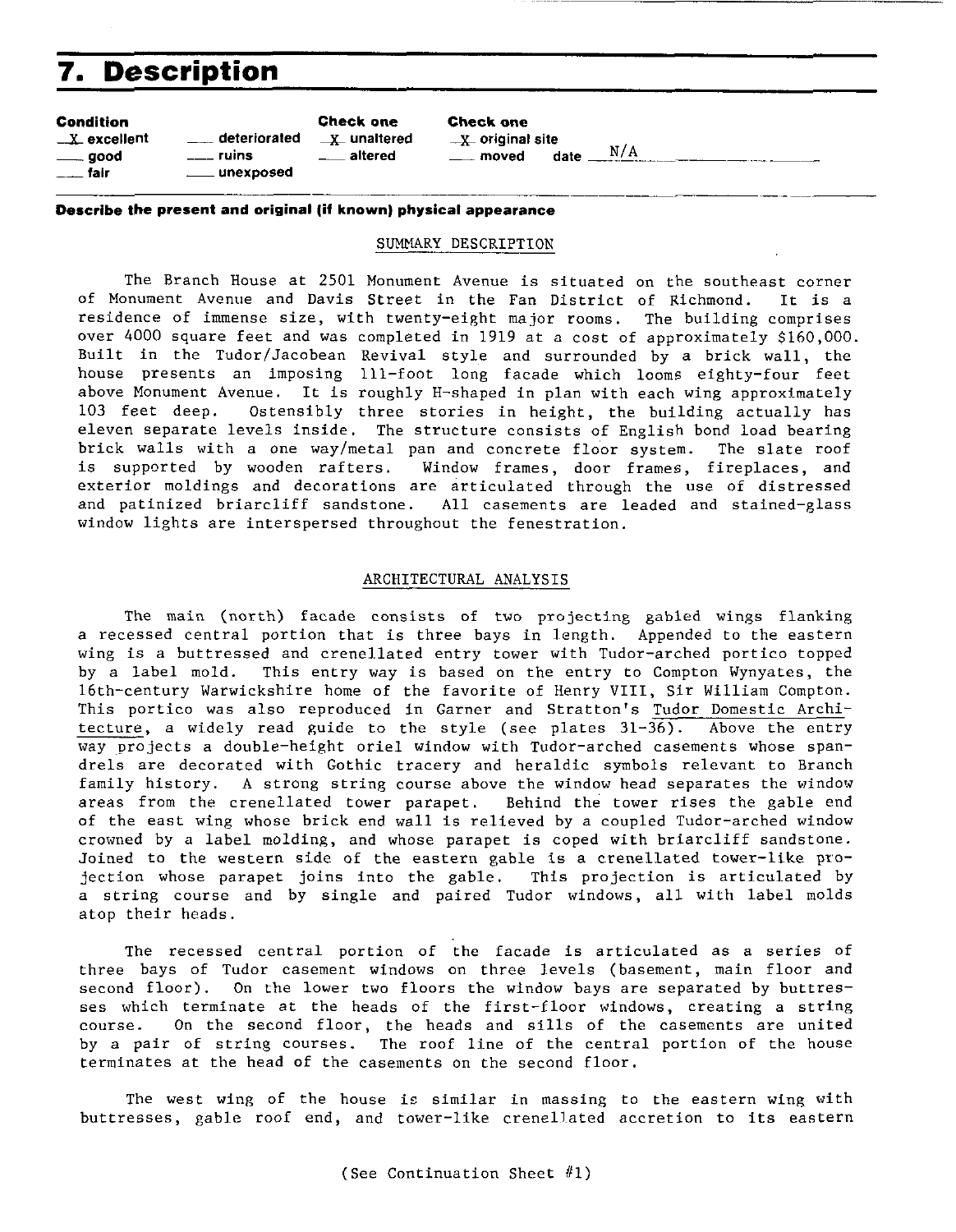# **National Register of Historic Places Inventory-Nomination Form**

BRANCH HOUSE, RICHMOND, VA Continuation sheet  $#1$  **Item number 6, 7 Page 1, 1** 

### *6.* REPRESENTATION IN EXISTING SURVEYS

*(2)* Virginia Historic Landmarks Commission File *//127-246*  1973, 1983 **State** *221* Governor Street Richmond, VA *23219* 

#### 7. DESCRIPTION -- Architectural Analysis

side. It is, however, articulated in a less grand manner. At the ground level a pair of coupled casement windows are united at the head by a string course which runs the length of the wing. This course corresponds with the string course in the recessed central area. A second string course a few feet above unites the equally spaced sills of a taller pair of coupled Tudor-arched windows with a string course that unites the ground-floor sills in the recessed area. The sharp pendant of a four-bay oriel window thrusts into the label molding of the aforementioned windows. Placed symmetrically atop the oriel is another coupled Tudor-arched casement window, which, along with the coped gable, provides articulation at the uppermost level.

The south facade is similar in massing to the main facade, but its articulation is much more free and arranged in a more picturesque manner than the entry facade. The western-wing brickwork is relieved only by two rather large groupings of Tudor-arched windows on each floor. It is at the gable level that the facade becomes most interesting for it is articulated as a half-timbered gable, with herringbone brick nogging. In the center of the gable is a bay window comprised of five small leaded casements; the spandrel pendant being decorated with Gothic tracery. The sills and the molding at the window heads are delicately crenellated. The barge boards are carved in the manner of those at Compton Wynyates, a detail of which appears in Garner and Stratton in plate *34.* 

On the ground level the central portion of the house is again articulated by double-height coupled Tudor windows flanking a large double-height crenellated bay window of briarcliff stone whose form and decoration are closely patterned after the same element at Compton Wynyates (see plates *35* and *36,* Garner and Stratton). In the Branch House, however, the inscription at the head of the windows relates to the Branch family's arrival in Virginia during the 17th century. At the level of the inscription, a string course, which runs from one wing to the other, unites the sills of groups of Tudor-arched windows flanking the crenellation of the central bay. Three Tudor windows open onto the balcony formed by the roof of the bay. Another string course unites the heads of all the windows of the second floor of this central portion with the gable of the western pavilion and continues around the eastern wing. A rather plain parapet surmounts this area and serves as a railing for an upper level balcony that is reached through an arcade of Tudor-arched doors.

ES BERTAN 777799 un angka



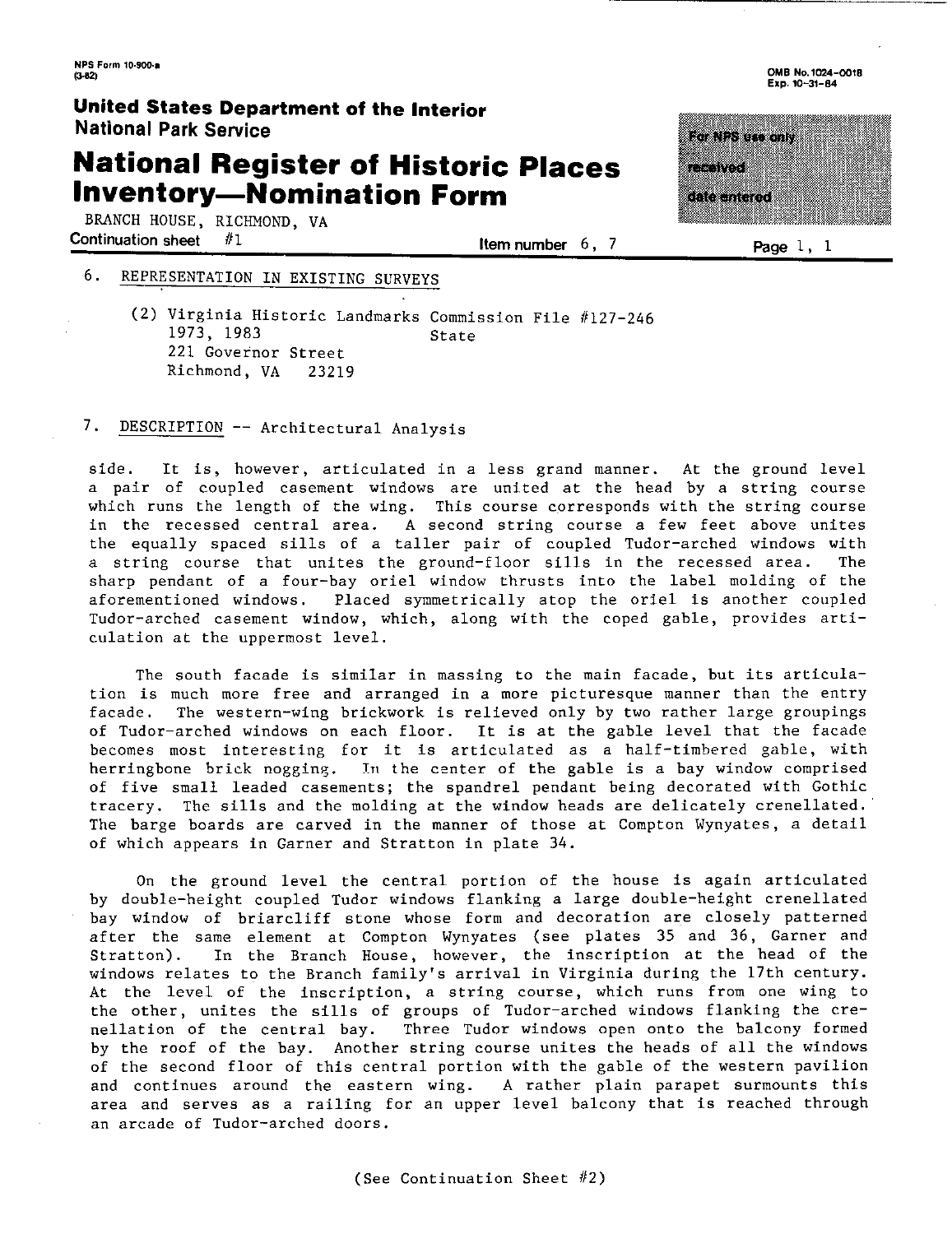## **National Register of Historic Places Inventory-Nomination Form**

BRANCH HOUSE. RICHMOND. VA **Continuation sheet**  $#2$  **Page 2 Item number <sup>7</sup> Page <sup>2</sup>** 



ro Nestas ann a a tha a ದರಿಗಾರಿದೆ) 

#### 7. DESCRIPTION -- Architectural Analysis

A small oriel with long cul-de-lampe provides an easy transition to the eastern wing of the garden facade. This wing's flanks are articulated by casement windows and the end wall is enlivened by a large oriel window surmounted by three coupled Tudor windows whose heads form part of the aforementioned string course. Above the string course rises a rather plain parapet behind which is a small crenellated pavilion whose surface is articulated by a heavy string course above the windows. The eastern facade along Davis Street is a picturesque assemblage of Tudor windows, string courses, and copings. Of note is the central bay area where the gable end protrudes. This gable-end area is enlivened by pairs of Tudor windows which flank an empty Perpendicular Gothic sculpture niche. On the upper level, dormers, sculpted chimneys, (based on several prototypes found in Garner and Stratton, especially plate 16) and a tower reminiscent of those at Hampton Court lend picuresque qualities to the general composition. The western facade follows a similar pattern as the eastern except that it lacks a tower and sculpture niche. It has in its place a shallow projecting rectangular bay fenestrated with Tudor-arched windows. A two-car garage was added to the west end of the Branch House in the 1920s, although provision had been made by Pope for a garage on Park Avenue. The roof is capped by several Tudor chimneys, all of which can be found in plates of Garner and Stratton (passim).

Despite the myriad level changes, the interior is arranged in an exceedingly logical fashion: all the service rooms and vertical circulation elements are grouped in the center of the eastern wing, along Davis Street. At the ground level one passes through a covered entry into an entry room that is faced in briarcliff sandstone. To one side is a reception room. After ascending a short rise of stairs, one is on the main level of the house, which consists of dining room, gallery, living room, library, and studio. Since the Branch collecticn of tapestries and textiles adorned virtually every inch of wall space in the house, the plaster walls were not painted until the Branch family donated the house to the United Giver's Fund of Richmond in 1954. The only interior decorative elements provided each room by the Pope firm were ceilings, fireplaces, and (in some rooms) free-standing screens. In the gallery, the heavily pargeted plaster ceiling decoration is Tudor in style and is based on a ceiling in Hampton Court. The dining room ceiling is enlivened with heavy chamfered chestnut beams. The library ceiling is vaulted and decorated in curvilinear tracery with heraldic symbols. The studio is decorated in the manner of a manor chapel with roundels, a choir balcony, and vaults. It is entered through a Renaissance doorway complete with 15th-century door. On the mezzanine level between the first and second levels, there is a small guest room embellished with a frieze decorated with carytids and deer heads in extremely low relief. This guest room ceiling is decorated with plaster tracery in the High Perpendicular style, complete with Elizabethan pendants and heraldic symbols in low relief. All doors, door frames, and fireplaces are designed in the Tudor style. The living room lacks any ceiling decoration because its primary decorative elements were tapestries. A medieval minstrel screen, with linen fold paneling, is installed in the room's eastern end.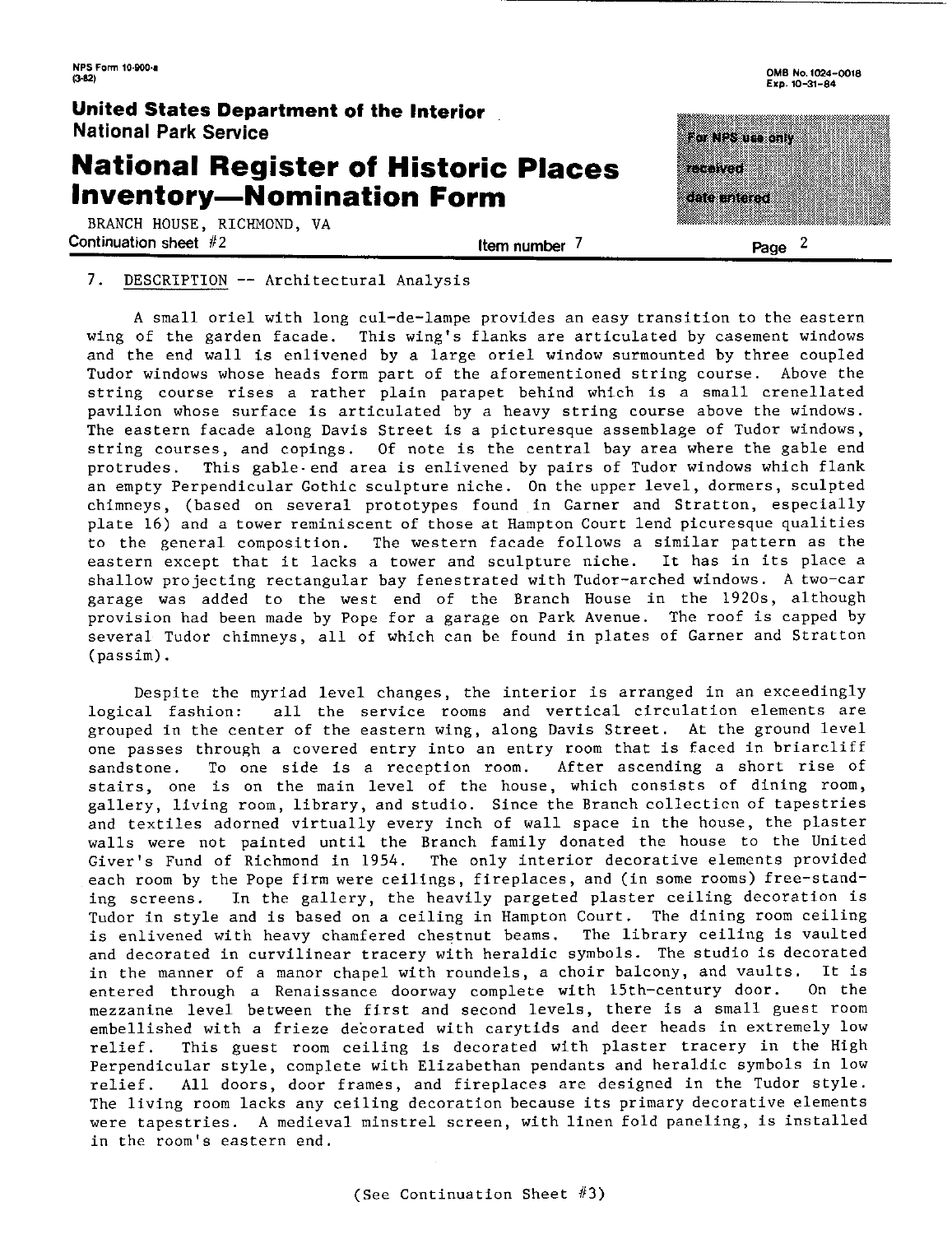# **National Register of Historic Places Inventory-Nomination Form**

BRANCH HOUSE, RICHMOND, VA<br>Continuation sheet #3

 $\frac{113}{2}$  **Page 3, 1** Item number 7, 8 **Page 3**, 1

OMB No. 1024-0018 Exp. 10-31-84

# saliswo ak ma wa 1 a ta wasa

#### 7. DESCRIPTION -- Architectural Analysis

The second level decoration specifically differs from that of the first in an attempt to convey the image of a house that has been remodelled over time; the gallery on this level is vaulted with a Tudor ceiling and contains a Tudor screen. The other decorated rooms are quite different in style: Mrs. Branch's room and the sitting room are decorated in the Adam and the Georgian style, respectively. The existing drawing shows that the original intent was to decorate the sitting room in a Tudor design, but 18th-century paneling was installed instead. In fact, the paneling does not match the preexisting openings. The bathroom, off the sitting room, contains closets paneled in the Tudor style. The uppermost level of the building housed children and servants and was undecorated.

The brick wall surrounding the Branch House incorporates several features of architectural interest, most notably a brick gate along the Monument Avenue entrance. Gothic finials formerly embellished the gateway on Davis Avenue, but they were removed after one was struck by lightning. The Branch House was intended as a winter residence, and accordingly, very little effort was expended in the design of the garden, which today consists of a terrace leading from the southern facade of the house to a simple rectangular-shaped parterre surrounded by a brick walkway and enclosed by the garden wall. Sometime in the 1960s a gate was added to the eastern garden wall to facilitate the garden's use by neighboring residents of the Fan District.

#### 8. SIGNIFICANCE -- Historical Background

Italian Renaissance furniture, woodwork, textiles, tapestries, armor and pike arms. Not surprisingly, the Italian Renaissance was Branch's first choice for the. style of what was to become his winter residence. He summered at his wife's family home in Rhinebeck, New York, and spent spring and fall at his villa in Italy. He first explored the possibility of building a "palazzo" complete with cortile but found that such a scheme would consume too much land and be too expensive. Finally, he settled on another Renaissance style that was less consumptive of land: the Tudor.

Branch's choice of style reflected a conflation of social and aesthetic ideals of the wealthy Virginian of English descent during the first three decades of this century. As has been widely noted, there was a belief during this time period that the United States had a special relationship with the Renaissance and that Americans could rightly claim intellectual and spiritual kinship with the life and art of the 15th and 16th centuries. Wealthy men compared themselves to the Medici; artists favorably compared themselves to those of the Italian Renaissance. Additionally there was, during this period, a renewed interest in the values and heritage of Anglo-Saxon society. It was a wistful romanticism precipitated by the harsh realities of modern warfare and industrial life, and the influx of southern and eastern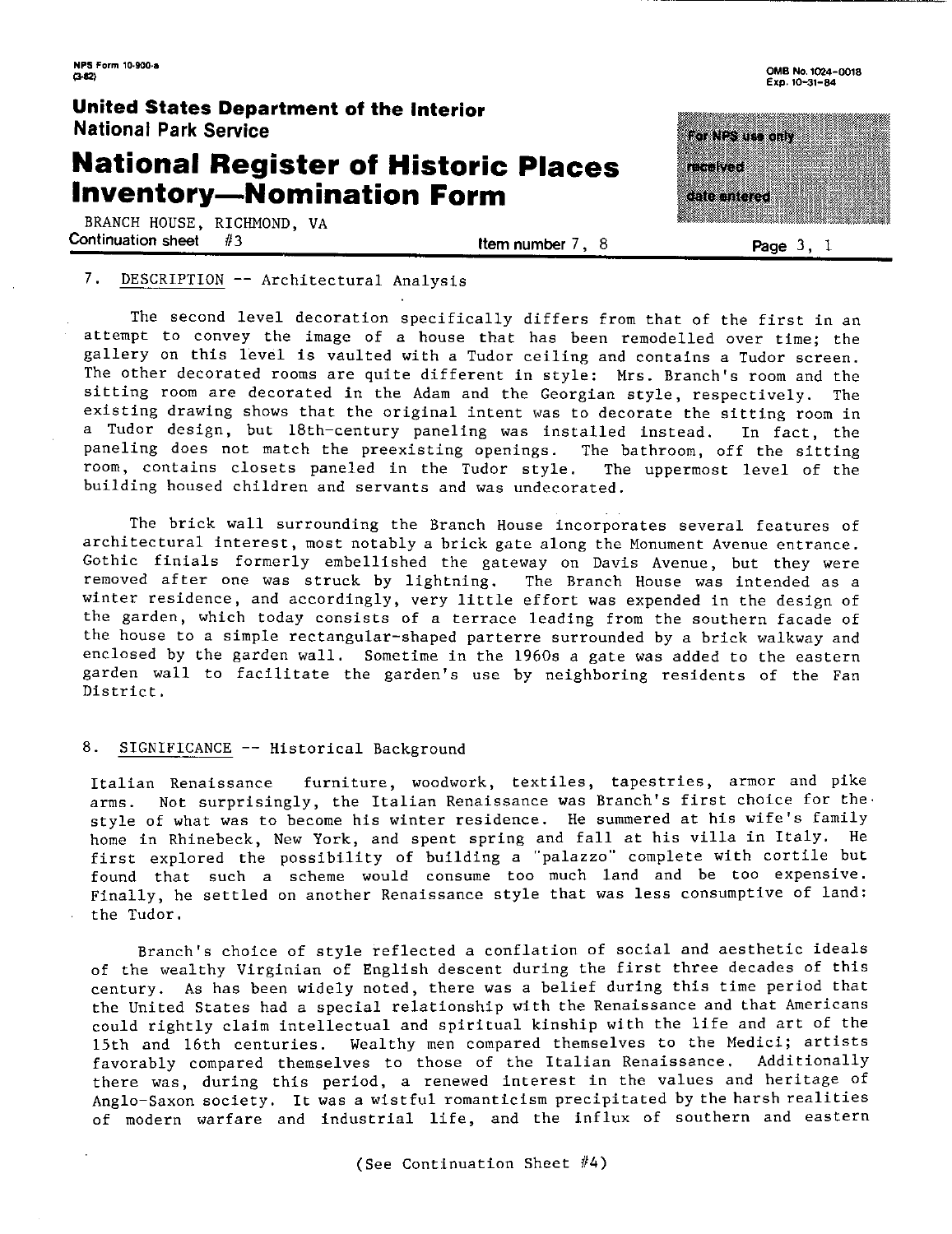# **8. Significance**

| Period<br>___ prehistoric<br>$-1400 - 1499$<br>$\frac{1}{2}$ 1500 - 1599<br>$-1600 - 1699$<br>$-1700 - 1799$<br>$-1800 - 1899$<br>$\_X$ . 1900- | Areas of Significance---Check and justify below<br>$\equiv$ archeology-prehistoric $\equiv$ = community planning<br>⊥⊥ archeology-historic<br><sub>----</sub> agriculture<br>$X$ architecture<br>$X$ art<br>_____ communications | — — conservation<br>$\overline{\phantom{a}}$ economics<br>$\mathsf{L}_{\mathsf{L}}$ education<br>engineering<br>exploration/settlement  philosophy<br><b>Election</b> industry | Let landscape architecture. Let religion<br>……… law<br>$\mathcal{L}_{\text{max}}$ literature<br>$\frac{1}{2}$ military<br>$\overline{\phantom{a}}$ music<br>____ politics/government | $\equiv$ social/<br>humanitarian<br>theater theater<br>transportation<br>$\equiv$ other (specify) |
|-------------------------------------------------------------------------------------------------------------------------------------------------|----------------------------------------------------------------------------------------------------------------------------------------------------------------------------------------------------------------------------------|--------------------------------------------------------------------------------------------------------------------------------------------------------------------------------|--------------------------------------------------------------------------------------------------------------------------------------------------------------------------------------|---------------------------------------------------------------------------------------------------|
| Specific dates $1916 - 1919$                                                                                                                    |                                                                                                                                                                                                                                  | <b>Builder/Architect</b>                                                                                                                                                       | John Russell Pope                                                                                                                                                                    |                                                                                                   |

**Specific dates** 1916-1919

#### **Statement of Significance (in one paragraph)**

#### STATEMENT OF SIGNIFICANCE

The John Kerr Branch House is the work of John Russell Pope, one of America's most prominent architects of the first half of the 20th century. Designed in 1916 and constructed 1917-19, the building is an excellent example of an urban residence planned in the Tudor/Jacobean Revival style. It is the only house of this type by Pope in which the interiors have survived intact, and it is one of the earliest extant examples of this style of architecture in Virginia. Mr. Branch, a wealthy capitalist from a distinguished old Virginia family, amassed a substantial collection of Renaissance textiles, tapestries, furniture and woodwork; the house was designed to harmonize with the collection. The interiors incorporate English Renaissance minstrel screens and an Italian Renaissance door. To provide an appropriate setting for this collection, Pope, with the assistance of his partner Otto R. Eggers, incorporated salient features from several 16th-century English country houses to form a convincingly correct assemblage of design elements, which as a whole, demonstrate his command of that particular vocabulary. Pope and Eggers probably also referred to The Domestic Architecture of England During the Tudor Period by Garner and Stratton, as a source for their design of the Branch House, for there is a striking similarity between several plates in that book and details of the mansion. To compound the illusion of an imposing ancient manor house set in Richmond, Pope and Eggers used distressed and patinized briarcliff sandstone to articulate window frames, door frames, fireplaces and exterior moldings. As an artifact of American cultural history, the house design is a manifestation of the adamant philanglicism that swept over the country during the first three decades of this century. Barons of American industry, finance, and culture, such as Branch, appropriated the traditions of English domestic architecture as a way of asserting a noble lineage for their class.

#### HISTORICAL BACKGROUND

Sometime before August, 1916, John Kerr Branch. Jr. commissioned John Russell Pope to design a residence for him in Richmond. Branch, an extremely successful capitalist, was (at the time of the construction of the house) a partner in the investment firm of Thomas Branch and Company, president of the Merchants National Bank, a director of the Petersburg Savings and Insurance Company, the Continental Insurance Company, and "interested in Southern cotton mills and railroads." In keeping with his place in commercial society, the house was expected to possess certain qualities of restrained ostentation that would reflect the Branch family's entrepreneurial success.

As did many wealthy men of the time, Branch collected art objects. The house in Richmond was intended as an exhibition space for his rather large collection of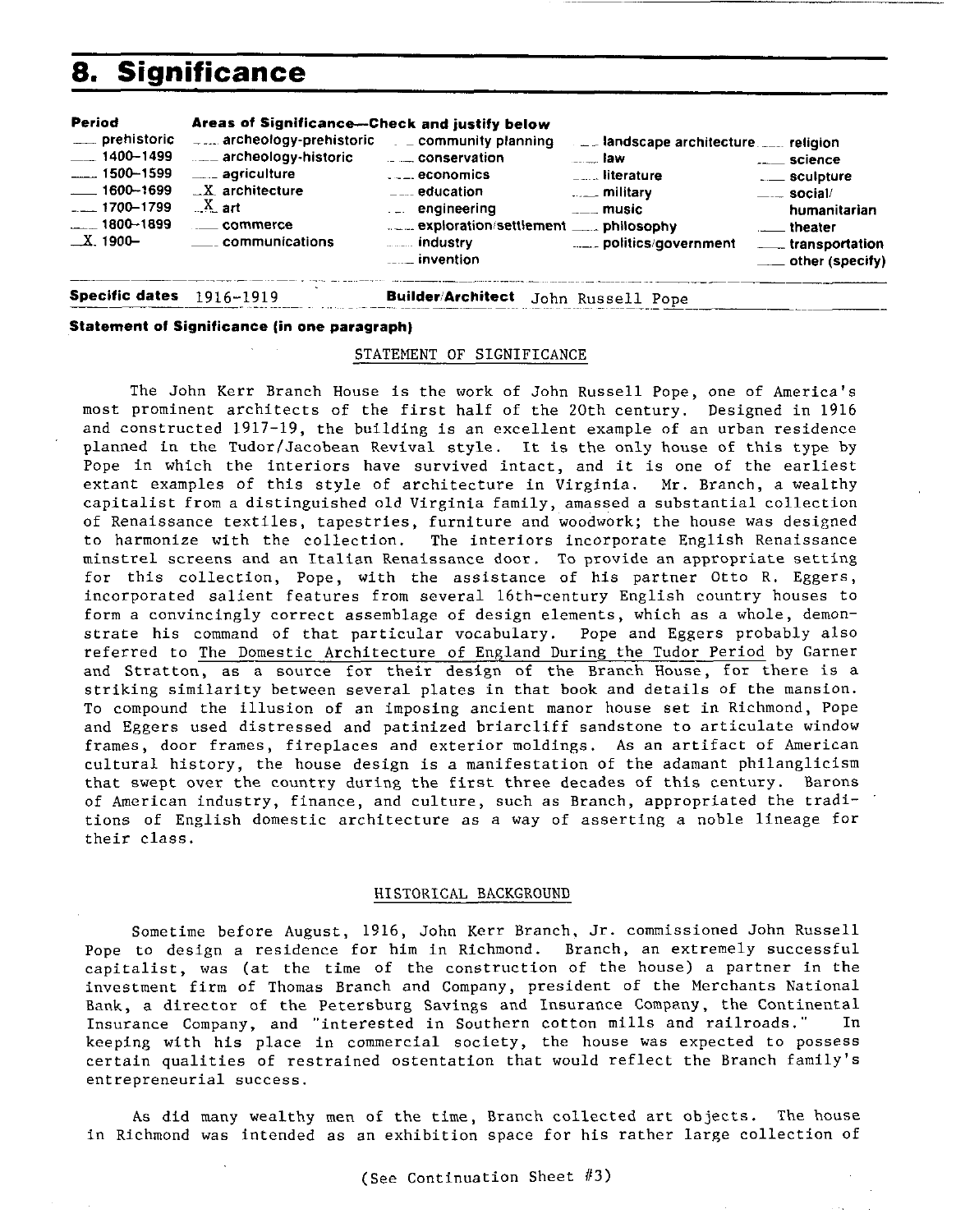## **National Register of Historic Places Inventory-Nomination Form**

BRANCH HOUSE, RICHMOND, VA Continuation sheet #4 **Item number 8** Page 2

For M2S and only **TERRATOR** an an an S

#### 8. SIGNIFICANCE -- Historical Background

European immigrants. Compounded with these larger social and cultural issues was the need to express one's own distinguished lineage; particularly British lineage. The outcome of this desire was clarified by Howard Dwight Smith, who, writing in 1918, commented:

> **A** wave of philanglicim in architecture and decoration has been sweeping over America for the past decade. It is natural that we should look to England for precedent in domestic architecture, inasmuch as the problems to be met and solved in England are more probably nearly similar to our own than they are any others. This wave of philanglicism is spending *jtself* in the popular demand for Adam, Georgian and Tudor work.

Another author wrote, "The tenacity of this tradition has had a very beneficial influence on the domestic architecture of a country that was in danger of becoming<br>frenchified." The trend had, in some areas of architectural design, become so The trend had, in some areas of architectural design, become so pervasive that, as early as 1907, the Architectural Record wrote:

> A contemporary American who wishes to build a brick house...is restricted to a choice between two styles-the Georgian and the Jacobean-and with the catholicity of taste which is his  $\mu$  most noticeable aesthetic characteristic he is as likely to choose one as he is the other. *<sup>4</sup>*

The Architectural Record, continuing to extol the virtues of the Tudor and Jacobean styles for their picturesque qualities, stated that they were more suitable for the design of large houses whose numerous rooms often dictated rather loose massings.

Branch, as a collector of Renaissance artifacts, would have been naturally drawn to the Tudor style and was personally familiar with it as a result of his extensive travels in Europe. His house, which comprises twenty-eight major rooms, was the perfect size for a Tudor building and the Tudor style provided an excellent setting for his collection.

Although Tudor was quite popular in the northeast, particularly around Philadelphia, it was slow to catch on in the south. Aside from Meadowbrook (destroyed) in Chesterfield County and Nydrie (destroyed) in Albemarle County, there were few contemporary examples of this style in Virginia. This style became much more popular in the mid-20s with the reconstruction of Agecroft Hall and the development of the Windsor Farms subdivision in Richmond. The Branch House would appear to be Virginia's earliest extant example of this mode of architecture.

The Tudor mania was also manifested by the publication of several major works on the subject. The plates of these books served as modern-day pattern books for subsequent building in the style. The two most important of these were Garner and Stratton's The Domestic Architecture of England During the Tudor Period, first published in America in 1911, and J.A. Gotch's Early Renaissance Architecture in England, published in 1901.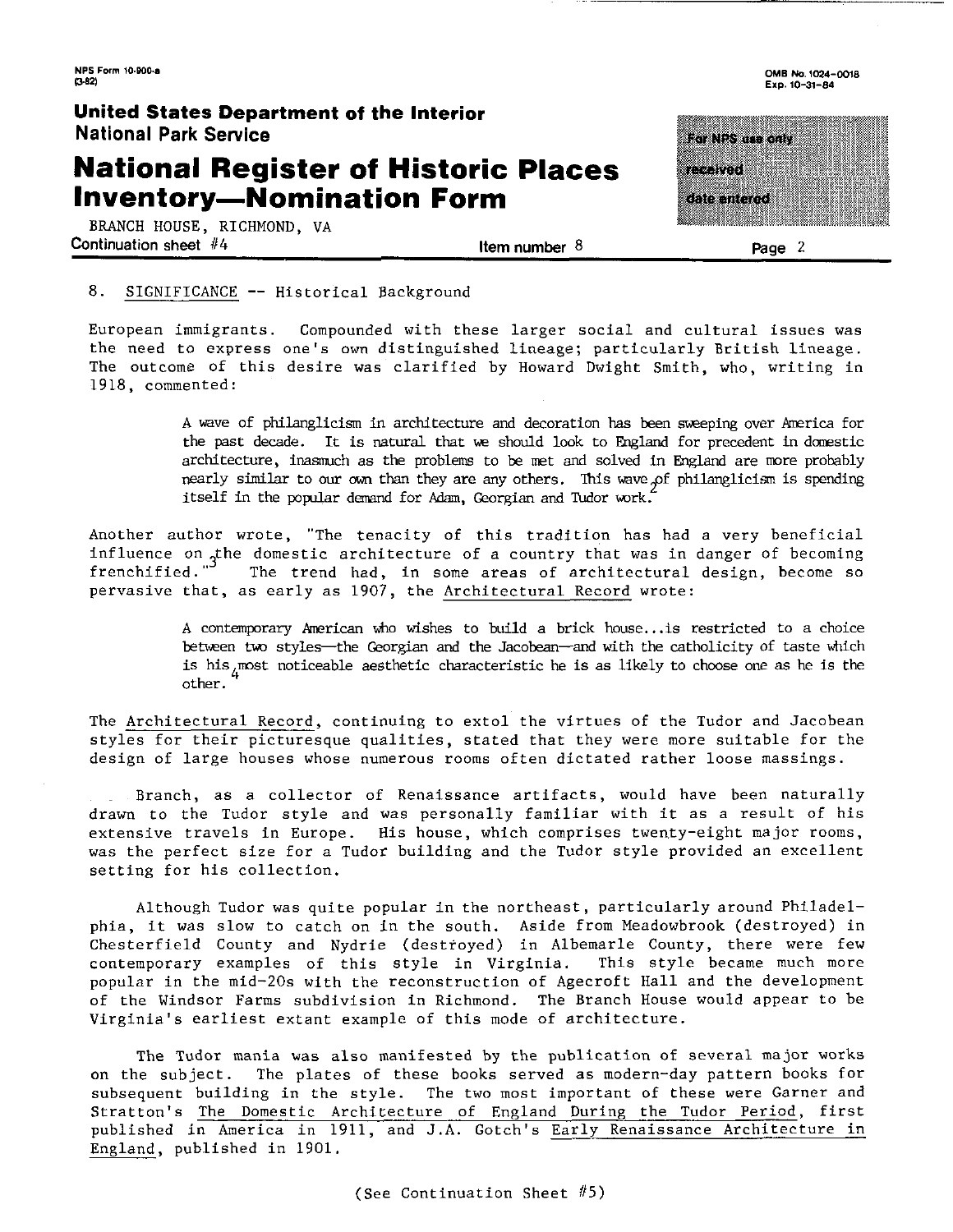# **National Register of Historic Places Inventory-Nomination Form**

BRANCH HOUSE, RICHMOND, VA Continuation sheet #5 Item number

**number** 8 **Paae 3** 

**OMS No.1024-W18**  *Exp.* **10-31-84** 

# a mata a sa <u>mana a</u> ata tanan

## 8. SIGNIFICANCE -- Historical Background

Given the social and aesthetic context, it is not surprising that in the program presentetd to Pope by Mr. Branch at the outset of the project, both men showed a decided inclination toward the Early English as the preferred style of building.

Branch's choice of Pope as architect raises several questions regarding patronage which can only be answered by circumstantial evidence of Branch's knowledge of the architect and his work. First, Branch was involved with the Richmond, Fredericksburg and Potomac Railroad (RF & P) and the Atlantic Coast Line (ACL) for which Pope had won the competition for the design of the station in Richmond. Second, during the period between 1912 and 1919, Pope had designed major Tudor houses for Reginald De Koven (New York), Stuart Duncan (Newport, Rhode Island), and Allan S. Lehman (Westchester County, New York). While none of these houses survive intact, all of them were derived from the same sources as the Branch House. Additionally, Pope was at work on a master plan for Yale that advocated adoption of the English Collegiate Gothic style by the university. In later years Pope continued to design in the Tudor style for domestic structures, including his own home in Newport, Rhode Island. Pope's residence for Duncan, "Bonniecrest," had been widely published since its completion in 1914. Given these credentials, a wealthy man with antiquarian tendencies, such as Branch, would logically look to a designer of wide renown such as Pope, with whom he undoubtedly had some personal acquaintance.

It appears, however, that Pope's involvement in the project was rather limited. Despite the fact that he built his own house in the Tudor style, the style was not Pope's primary interest, and by 1916, he was involved in several large public commissions designed in a Neo-Classical style. Branch family tradition notes Branch's, chagrin at the fact that Pope never visited the building. The drawings themselves are signed by Otto R. Eggers, Pope's partner and a consummate designer in his own right. From what is known concerning the firm's working operation, there was probably a strong degree of collaboration between Pope and Eggers on this project, with Pope acting as the critic and Eggers as the actual designer.

According to city land records, the Branch family at the time of the house's construction owned the entire block on either side of Monument Avenue at the present location. Given the magnitude of such a holding, it becomes evident that a conscious decision concerning the siting of the building was necessary. Monument Avenue, Richmond's grand boulevard, was originally intended to terminate at Davis Street with the monument to Jefferson Davis. The placement of the Branch House at the corner of Davis Street and Monument Avenue guaranteed the building a location of prominence along the boulevard as the setting for the Davis Monument. The building's long frontage along Davis also serves as a frame for the view north towards the Davis Monument and the Union Train Station, which was under construction at the same time as the Branch House. In fact the Branch House and the train station are on axis with one another and excellent views of the station may be obtained from the second floor-windows of the house. It appears, then, that the house's potential contribution to an undeveloped cityscape was thoroughly considered.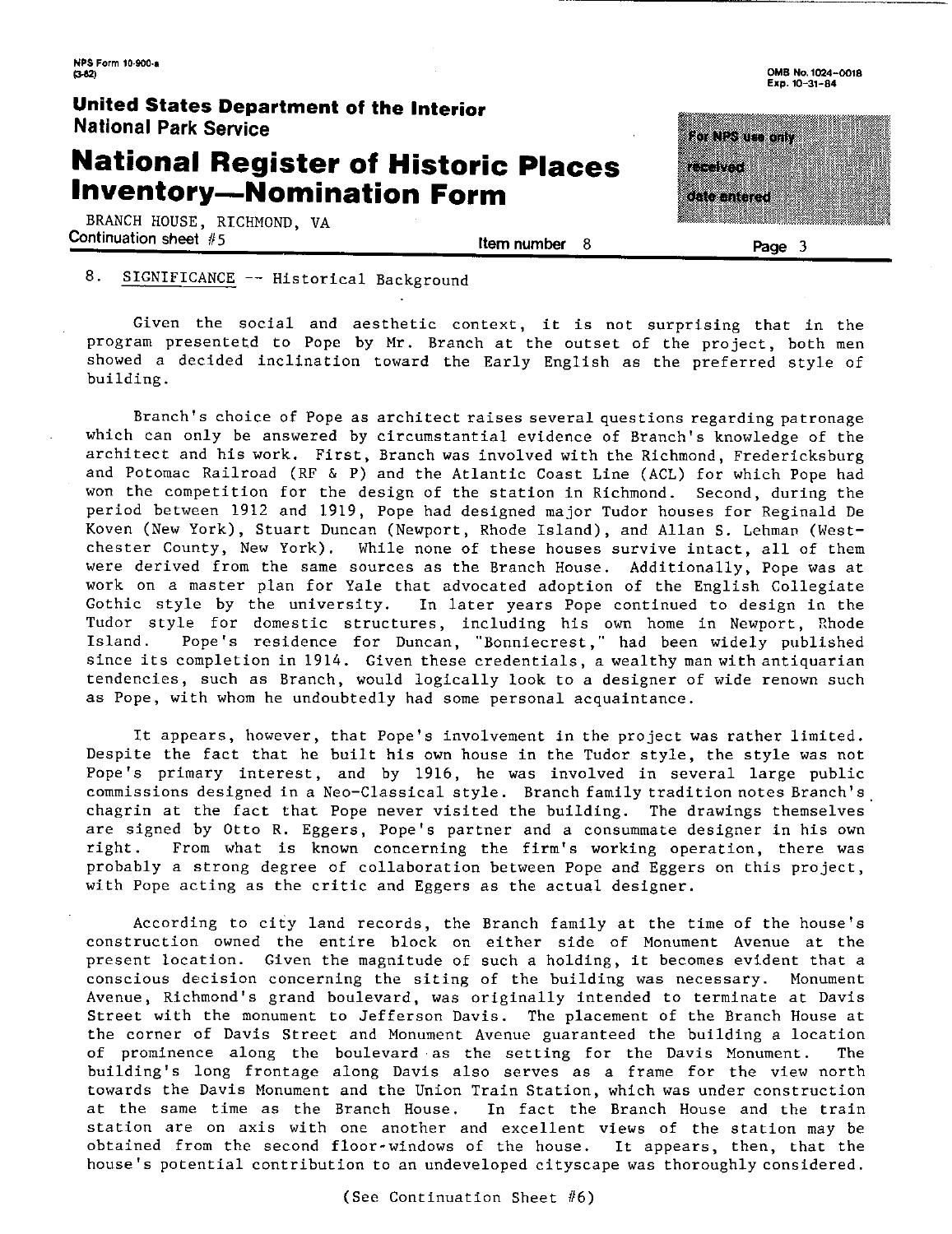## **National Register of Historic Places Inventory-Nomination Form**

BRANCH HOUSE, RICHMOND, VA Continuation sheet  $#6$  **Item number 8** Page 4

OMB **No.1024-Wl8 EXP. 10-31-84** 

conversion com

reen ad

aso ataw 

#### 8. SIGNIFICANCE -- Historical Background

Branch's involvement with the railroad would seem to confirm the assumption that the axial alignment between house and station was more than coincidental.

The Pope firm's handling of the massing and the decoration of the Branch House demonstrates their skill and familiarity with the style. In addition to the printed sources already cited, Pope also traveled extensively in Britain and photographed buildings to use as aids in design and specification. Of the photographs that are known, a large number record Tudor buildings. That the design of the house is academically correct without becoming wooden is due in part to the fact that it borrows from several different sources in order to convey the impression of a completely new structure. Pope's absorption of the style and his ability to<br>synthesize it into a new form is thus clearly demonstrated. To maintain the synthesize it into a new form is thus clearly demonstrated. illusion of age, the architect had the building materials distressed and aged to add patina to the image of power and pedigree.

An intensely urban building with tight forecourt, the Branch House currently appears somewhat out of place in relation to its low-density urban neighbors. To the building's detriment, other property owners failed to transform Monument Avenue into the high-density urban boulevard of Branch's vision. As a result, the house's relationship to the street is extremely awkward. That the remainder of the block, left open by Branch for his sister, was never built upon adds to the disquieting siting of the house.

Since the house was intended as a winter residence, little attention was paid by Branch to Pope's garden designs. These designs were further altered in the 1960s when a gate was punched through the wall along Davis Street to facilitate the site's use by the residents of the surrounding neighborhood.

The residence at 2501 Monument Avenue remained in the Branch family until it was donated to the United Givers' Fund of Richmond in 1954. It was then converted insensitively into offices. In 1982 the house was sold to the present owners who restored the house to its previous state. It is currently used to house the offices of Northwestern Mutual Life Insurance Company.

 $1_L.G.$  Tyler, ed., Virginia Encyclopedia of Biography (New York Press, 1915), vol. 5, p. 1057.

 $^{2}$ H. Choly, "The Residence of Allan S. Lehmon," Architectural Record, vol. 44, p. 483.

 $3$ "Individualism in Architecture," Architectural Record, vol. 32, p. 275.

<sup>4</sup> "Two Jacobean Houses," Architectural Record, vol. 21, pp. 372-73.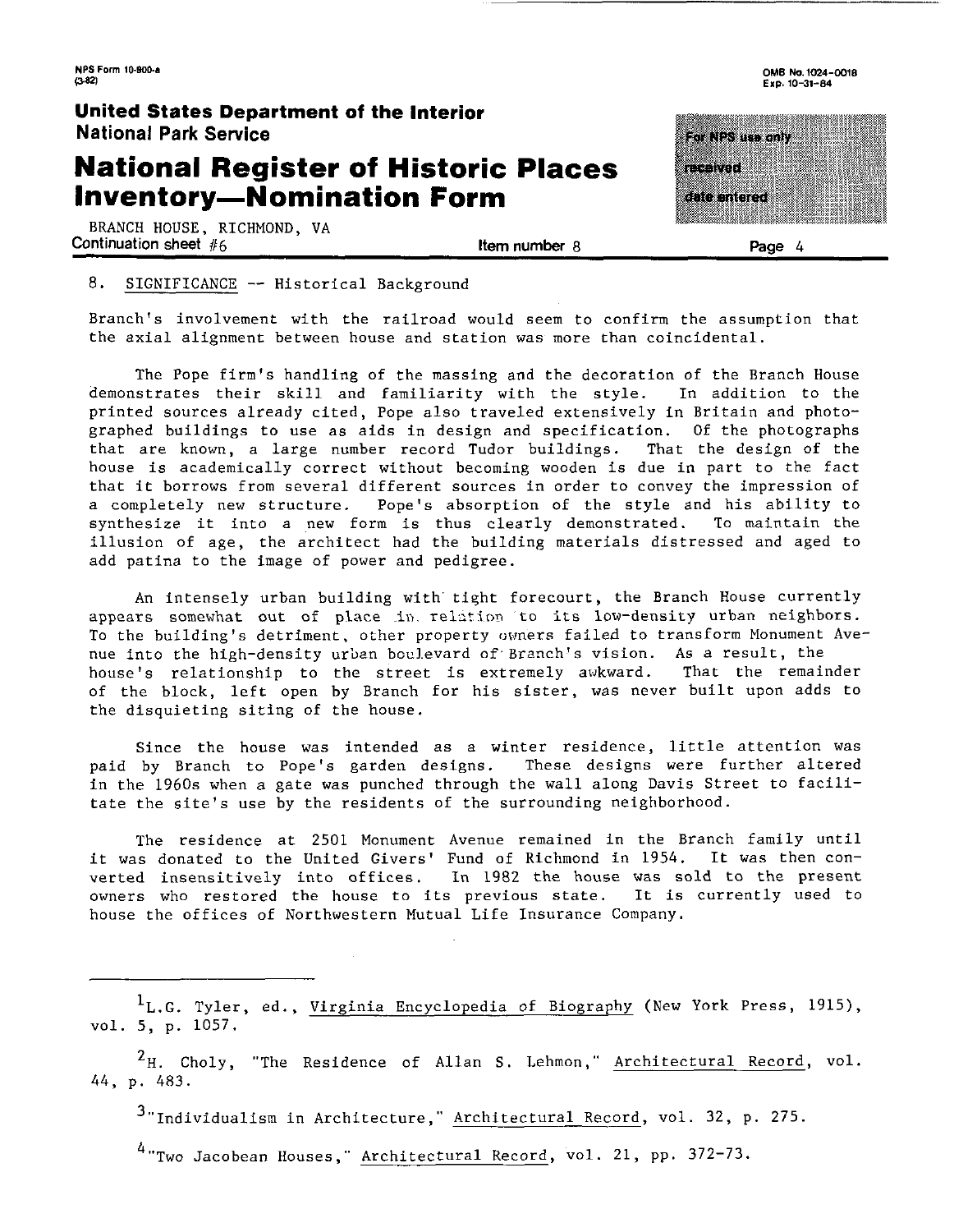# **National Register of Historic Places Inventory-Nomination Form**

BRANCH HOUSE. RICHMOND. VA Continuation sheet  $#7$  is the number 9, 10 Page 1, 1

## OMB No. 1024-0018

Exp. 10-31-84

# ra 1840an 733 a kacamatan Ing

#### 9. MAJOR BIBLIOGRAPHICAL REFERENCES

"Two Jacobean Houses." Architectural Record, vol. 21, January 1907, pp. 35ff.

"The House of P.M. Sharples." Architectural Record, vol. 26, November 1909, pp. 372ff.

"Individualism in Architecture." Architectural Record, vol. 32, October 1912, pp. 275ff.

Tyler, L.G., ed. Virginia Encyclopedia of Biography. Vol. 5, New York Press, 1915.

#### 10. GEOGRAPHICAL DATA -- Verbal Boundary Description & Boundary Justification

is 157.12' E along such N line of Park Ave. from the NE corner of the intersection of Park Ave. and Robinson St., thence E along the N line of Park Ave. 135.05' to the **NW** corner of the intersection of Park Ave. and Davis Ave., thence N along the W line of Davis Ave. 277.75' to a point, thence in a **NW** direction along the arc of a curve to the right with a radius of 88', an arc distance of 18.55' to a copper point in the S line of Monument Ave., thence W along the S line of Monument Ave. 118.48' to the point of beginning; all as more clearly shown on the plat dated September 24, 1954, made by W.W. LaPrade & Bros., Civil Engineers, recorded December 7, 1955, in Deed Book 560-D, page 377, to which plat reference is hereby made for a more particular description.

Boundary Justification: The bounds of the nominated property refer to those as described in Deed Book 560-D, p. 377 of plat dated September 24, 1954. This property constitutes  $\frac{1}{2}$  of the original land held by Branch. The remaining  $\frac{1}{2}$ block was held by Branch for his sister to build on. She did not build and the land remained vacant. It is now owned by the First Baptist Church and used as' a parking lot.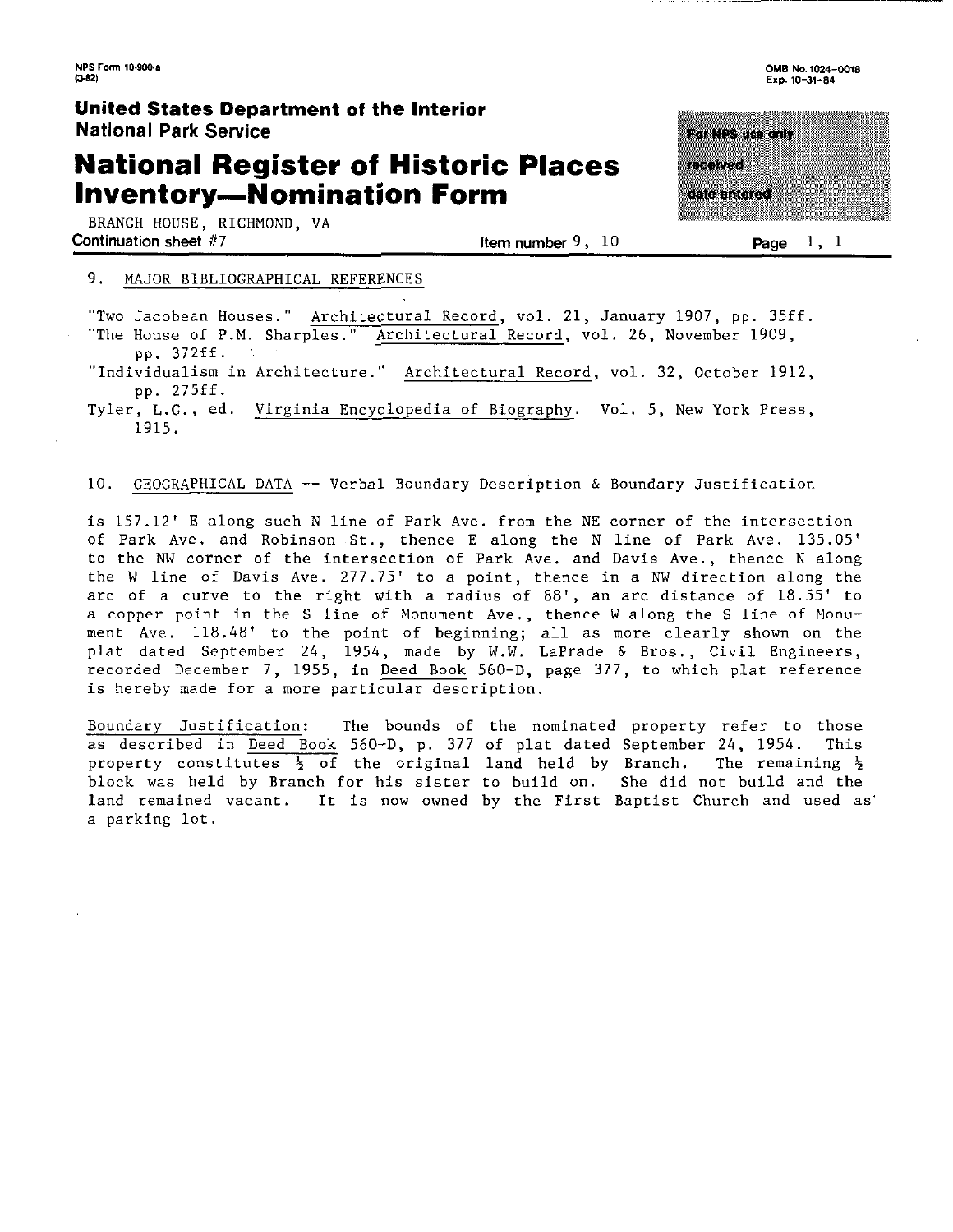|           |                        |                                                                  | <b>Major Bibliographical References</b> (See Continuation Sheet #7)                                                                                                                                                                                                                                                                                                                                                           |             |                |                |               |                            |                       |  |
|-----------|------------------------|------------------------------------------------------------------|-------------------------------------------------------------------------------------------------------------------------------------------------------------------------------------------------------------------------------------------------------------------------------------------------------------------------------------------------------------------------------------------------------------------------------|-------------|----------------|----------------|---------------|----------------------------|-----------------------|--|
|           | Choly, H.<br>Choly, H. | pp. 482-500.                                                     | "Recent Work of J.R. Pope." Architectural Record, v.29, pp. 441-511.<br>"The Residence of Allan S. Lehmon." Architectural Record, vol. 44,                                                                                                                                                                                                                                                                                    |             |                |                |               |                            |                       |  |
|           | O'Neal, W.B.           | <u> 1965. pp. 2-11.</u>                                          | "The Multiple Life of Space." Arts in Virginia, vol. 5, #3 Spring                                                                                                                                                                                                                                                                                                                                                             |             |                |                |               |                            |                       |  |
| 10.       |                        |                                                                  | Geographical Data                                                                                                                                                                                                                                                                                                                                                                                                             |             |                |                |               |                            |                       |  |
|           | <b>UTM References</b>  | Acreage of nominated property .<br>Quadrangle name Richmond, Va. | 12 acres                                                                                                                                                                                                                                                                                                                                                                                                                      |             |                |                |               | Quadrangle scale $1:24000$ |                       |  |
| A<br>Zone | -11 S I<br>Easting     | <b>91410</b>                                                     | 519 41510<br>Northing                                                                                                                                                                                                                                                                                                                                                                                                         | в           | Zone           | <b>Easting</b> |               | Northing                   |                       |  |
|           |                        |                                                                  |                                                                                                                                                                                                                                                                                                                                                                                                                               | D<br>F<br>н |                |                |               |                            |                       |  |
|           |                        |                                                                  | Verbal boundary description and justification Beginning at a point in the southern line of Monu-<br>ment Ave., which point is 157.33' E along such southern line of Monument Ave.<br>from the SE corner of the intersection of Monument Ave. and Robinson St.; thence<br>in a SW direction 286.27' to a point in the N line of Park Ave., which point                                                                         |             |                |                |               |                            |                       |  |
|           |                        |                                                                  | List all states and counties for properties overlapping state or county boundaries <sup>(See</sup>                                                                                                                                                                                                                                                                                                                            |             |                |                |               |                            | Continuation Sheet #1 |  |
| state     | N/A                    |                                                                  | code                                                                                                                                                                                                                                                                                                                                                                                                                          | county      | N/A            |                |               | code                       |                       |  |
| state     | N/A                    |                                                                  | code                                                                                                                                                                                                                                                                                                                                                                                                                          | county      | N/A            |                |               | code                       |                       |  |
|           | organization           |                                                                  | <b>Form Prepared By</b><br>name/title Virginia Historic Landmarks Commission Staff<br>Virginia Historic Landmarks Commission                                                                                                                                                                                                                                                                                                  |             | date           |                | December 1983 |                            |                       |  |
|           | street & number        |                                                                  | 221 Governor Street                                                                                                                                                                                                                                                                                                                                                                                                           |             | telephone      |                |               | $(804)$ 786-3144           |                       |  |
|           | city or town           | Richmond                                                         |                                                                                                                                                                                                                                                                                                                                                                                                                               |             | state          | Virginia       |               | 23219                      |                       |  |
|           |                        |                                                                  | <b>State Historic Preservation Officer Certification</b>                                                                                                                                                                                                                                                                                                                                                                      |             |                |                |               |                            |                       |  |
|           |                        |                                                                  | The evaluated significance of this property within the state is:                                                                                                                                                                                                                                                                                                                                                              |             |                |                |               |                            |                       |  |
|           |                        | national                                                         | $\frac{X}{X}$ state                                                                                                                                                                                                                                                                                                                                                                                                           | local       |                |                |               |                            |                       |  |
|           |                        |                                                                  | As the designated State Historic Preservation Officer for the National Historic Preservation Act of 1966 (Public Law 89-<br>665). I hereby nominate this property for inclusion in the National Register and certify that it has been evaluated<br>according to the criteria and procedures set forth by the National Park Service.<br>State Historic Preservation Officer signature<br>H. Bryan Mitchell, Executive Director |             | Buzan Mitchell |                |               |                            |                       |  |
| title     |                        |                                                                  | Virginia Historic Landmarks Commission                                                                                                                                                                                                                                                                                                                                                                                        |             |                |                | date          | January 17, 1984           |                       |  |
|           | For NPS use only       |                                                                  | I hereby certify that this property is included in the National Register                                                                                                                                                                                                                                                                                                                                                      |             |                |                |               |                            |                       |  |
|           |                        |                                                                  |                                                                                                                                                                                                                                                                                                                                                                                                                               |             |                |                | date          |                            |                       |  |
|           |                        |                                                                  |                                                                                                                                                                                                                                                                                                                                                                                                                               |             |                |                |               |                            |                       |  |

| Keeper of the National Register |      |
|---------------------------------|------|
| <b>Attest:</b>                  | date |

|--|

 $\sim$ 

Chief of Registration . . ---